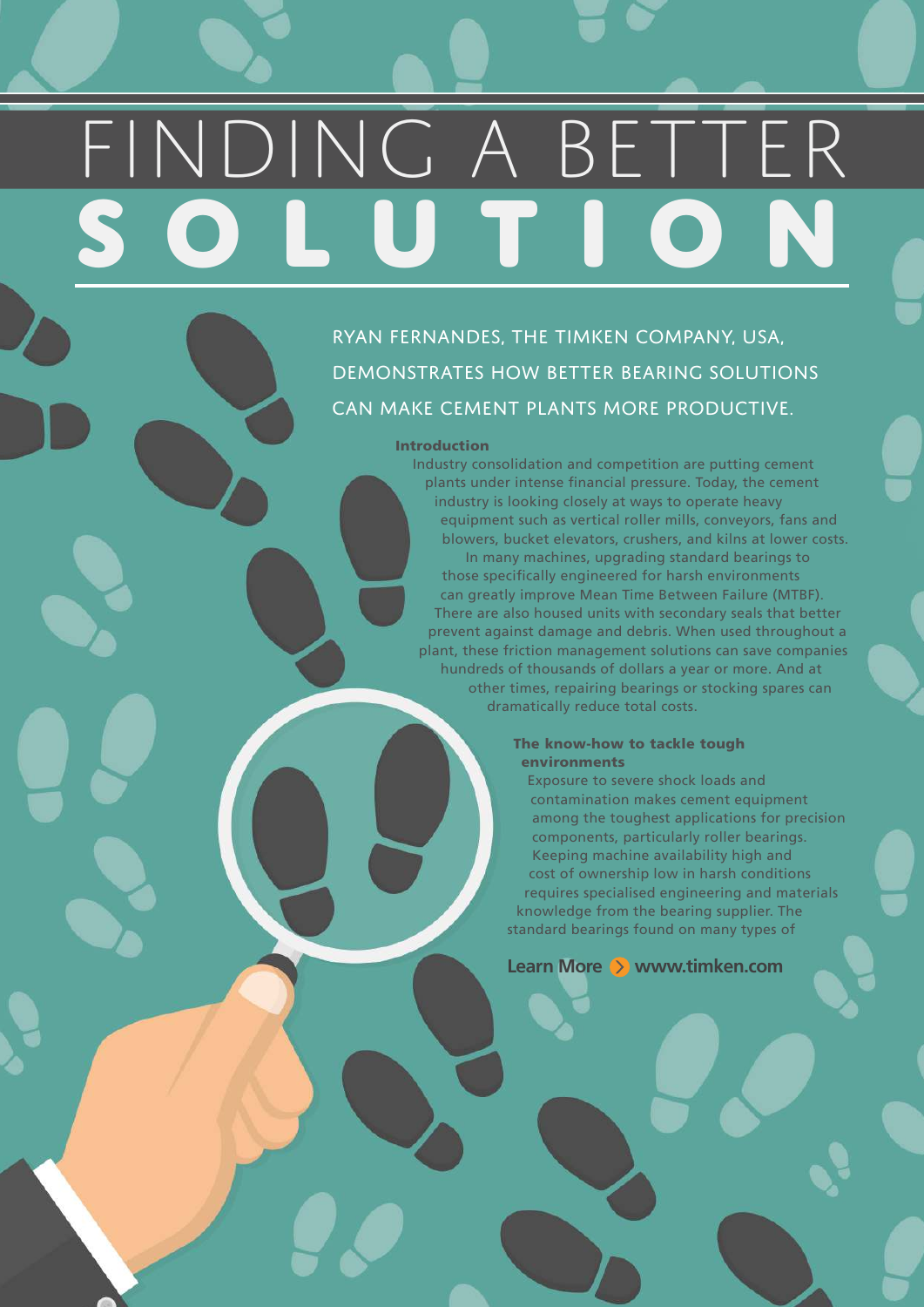

**change-outs without removing the shaft.** 



**high-performance spherical roller bearing.**

equipment can show signs of failure after just a few months of service, often due to damage caused by dirt, water and other debris. The problem is that most customers expect between three to five years of consistent performance before needing to replace critical bearings, and many do not budget for repairs.

By collaborating with OEMs and working hand-in-hand with plant personnel in all parts of the world, Timken is able to recommend specific steps to improve equipment performance where cement production makes the reliable operation of roller bearings a constant challenge.

# Common challenges and solutions

From material prep, grinding and mixing to clinker production and finishing, the cement process is demanding at every step. While each machine has its

own considerations, there are some commonalities to keep in mind when assessing the performance of roller bearings.

# Vertical roller mills

Vertical roller mills and gear drives are subject to high temperatures, slow rotational speeds, extreme debris and high moment loads. These strenuous conditions can quickly reduce bearing life and increase cost of ownership.

Many times, tapered, cylindrical and spherical roller bearings with optimised surface finishes and internal geometries can be incorporated throughout a vertical roller mill and its gear drive. These bearings, engineered specifically for difficult applications, can operate at lower temperatures than standard bearings, meaning better efficiency and longer life in most machines.

Over time, the cost of an upgraded bearing solution can be significantly less than taking machines offline to make unplanned repairs.

# Hydraulic roller press

Common application challenges for a roller press include high roller contact stress and extreme debris. In addition, presses are subject to high temperatures and heavy loads. Here again, an upgraded spherical or cylindrical roller bearing solution can support multiple needs in most facilities.

At one Southeast Asia cement plant, the company was dissatisfied with its through-hardened bearings, so Timken offered case-carburised bearings as an alternative. Case-carburised bearings have a tough, ductile core combined with a hard, wear-resistant outer surface. The core enhances the ability to endure heavy shock loads without damage. It also improves the bearing's ability to operate where dirt and debris are present.

During initial use, the new case-carburised bearings lasted an additional 18 to 24 months and were better able to withstand the shocks that the hydraulic roller press in the finishing mill constantly undergoes.

# Bucket elevators

Bucket elevators encounter moderate bearing loading and slow speeds, exposure to external temperatures and weather conditions, abrasive dust contaminants, and frozen clumps of material that can create impact loads.

These elevators tend to use tapered and spherical roller bearing housed units (bore sizes: 100 – 200 mm) and can likewise benefit from improved designs having more robust seals.

Often, bearing life can be improved by using spherical roller bearings in split-block housings to support the pinion shafts and drive systems. Many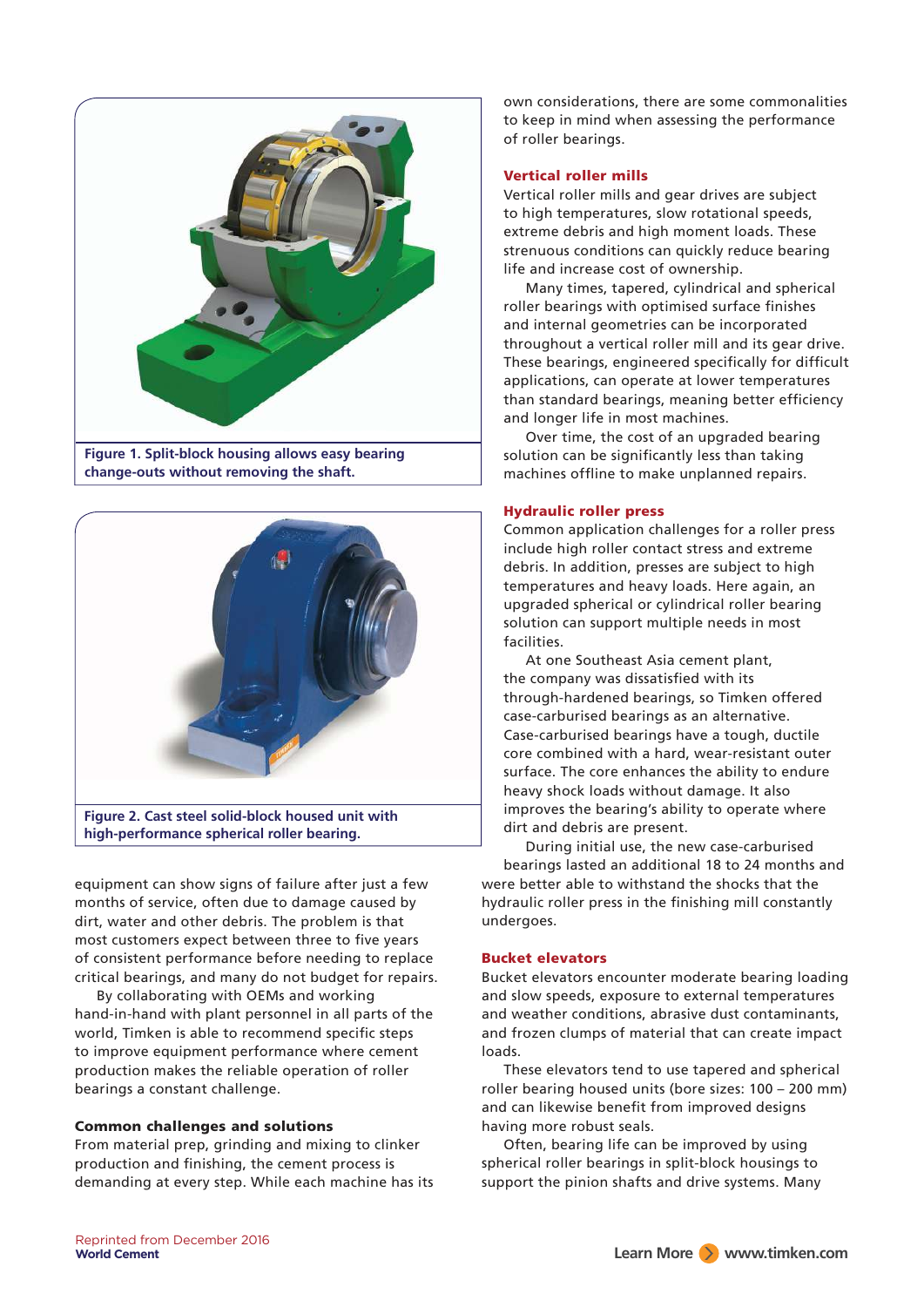# Quick-fit housing restarts cement plant in hours

Hubert Roth, a Timken service engineer, stood on a platform high above ground, bracing himself against cold temperatures, wind and rain. He was at a cement plant in Belgium to replace a housed unit located between the bucket elevator and the gearbox/motor assembly. Production was at a standstill until the new unit could be installed.

Replacing the old unit with a new split-block cylindrical roller bearing housed unit took just one-sixth of the usual installation time. The split-block unit's precisely angled support pedestal eliminated the need to dismount the motor and gearbox from the shaft (usually two workdays) and avoided rental of a crane to lift the shaft (usually one workday).

"We simply cut the old housed unit off the shaft, and slid the new quick-fit unit into position in just a half day's work," Roth said. "Because we were able to avoid moving the shaft, we didn't need to realign the motor and gearbox. By reducing downtime and eliminating crane rental fees, that added up to about €300 000 in savings for our customer."

split-block housings combine rugged cast-iron or cast-steel construction with a high-capacity roller bearing. The convenient split housing design greatly simplifies assembly and service by allowing the bearing and housing to be assembled around the shaft, as shown in Figure 1.

#### Conveyors

At the heart of material handling are conveyors, which must run safely and reliably while withstanding tough indoor and outdoor conditions. Heavy loads, excessive debris, temperature fluctuations and weather all create an operating environment that requires a proven bearing solution.

Today, equipment operators can take advantage of a full range of tapered and spherical roller bearing housed units that are specially designed for material handling applications. Popular choices for meeting the rigorous requirements of cement production include Type E tapered roller bearing housed units, SAF/SNT pillow blocks and solid-block housed units with cast steel housings.

For cement plants that have experienced frequent bearing failures due to debris, one option to consider is a spherical roller bearing solid-block housed unit that uses primary and secondary seals to provide greater protection from contaminants. While standard split-block units tend to offer a range of maintenance advantages,

sealing performance can still be an issue in some applications.

Figure 2 shows a cast steel solid-block housing with multiple sealing mechanisms to add layers of protection from harsh conditions. These labyrinth and triple-lip seal options, being made from polytetrafluoroethylene (Teflon®), nitrile or urethane, are impervious to most chemicals and can operate at higher temperatures than standard seals.

In this design, a secondary seal also protects the primary seal, and the space between functions as a fillable grease cavity creating extra protection. The use of a spherical roller bearing, meanwhile, allows the solid-block unit to run efficiently on misaligned shafts up to  $\pm 0.75^\circ$  without a reduction in life expectancy. As with most large equipment, the need to manage heavy and unpredictable loads is a critical consideration for conveyors.

#### Crushers

High temperatures and shock loads contribute to numerous bearing failures in crushers. At one cement plant in Fieni, Romania, the bearings on the motor belt pulley that drives the hammers inside the rock crusher were failing every three months.

Timken engineers studied the system and recommended new spherical roller bearings to replace the previous cylindrical and ball bearings. A lubrication analysis was also conducted to determine the right type and amount of grease, and the proper re-lubrication intervals.

At last report, the crusher had run for more than 18 months without a breakdown – six times longer than with standard bearings. This has allowed the plant to move to an annual maintenance schedule, rather than repeatedly stop production to deal with surprises.

#### Shaker screens

Fine grained spalling, denting and wear are common problems for spherical and cylindrical bearings in shaker screens. A better solution can save on routine maintenance and replacement. For instance, optimised bearings can last years longer than ordinary, off-the-shelf bearings that were not originally designed with the unique demands of a cement plant in mind.

OEMs may choose to build their machines with the best bearings available for the job, while other times a 'suitable' solution is specified because of cost considerations. If you are at all unsure about what is inside your equipment, schedule time to tour your plant with an expert who can make recommendations about the relative fitness of the roller bearings operating in your facility.

Many more cement plant applications including kilns, pumps, fans and blowers can take advantage of an improved bearing arrangement that offers longer life in rugged environments. Tapered, spherical